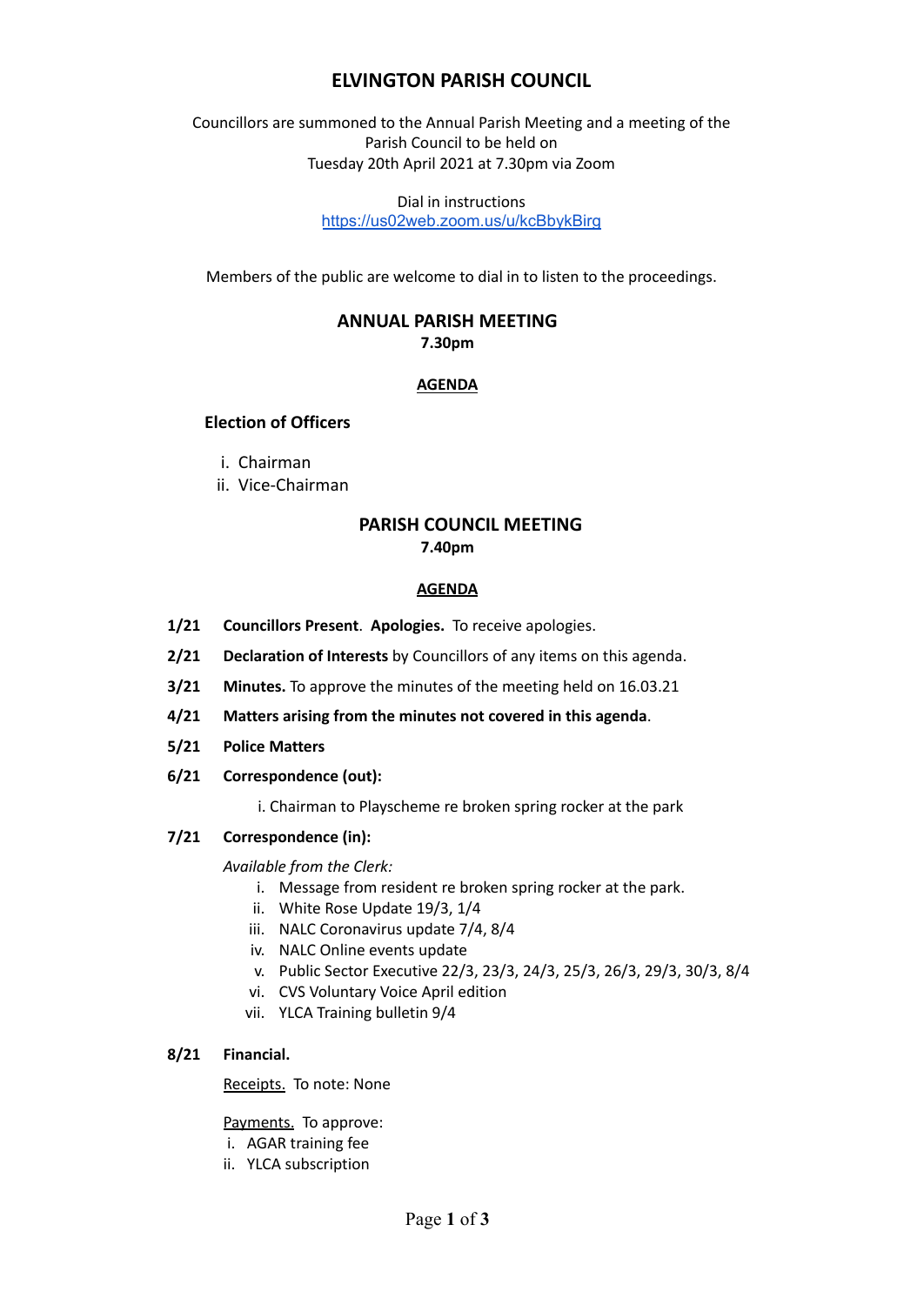#### Other Matters:

i. To approve the Operating Statement, including Cllr check on Bank Statement.

#### **9/21 Planning Applications.**

#### New Applications:

i. 21/00733/ABC3 - Land north west of Elvington Primary School,Elvington, York. Change of use of agricultural buildings to 3no. dwellings under Class Q Part 3 Schedule 2 Article 3 of Town & Country Planning(General Permitted Development) Order 2015

ii. 21/00373/ADV - Yorkshire Air Museum Airfield Industrial Estate, Halifax Way, Elvington, York, YO41 4AU Display of 1no. fascia entrance sign

#### Approvals:

i. 21/00315/FUL - Grange House, Main Street, Elvington, York, YO41 4AG. 1no. rooflight to north elevation and 2no. rooflights to south elevation

ii. 21/00274/TCA - The Bridge House, Main Street, Elvington, York, YO41 4AA. Fell ash tree in a conservation area.

iii. 21/00275/TCA - Eversfield, Main Street, Elvington, York, YO41 4AG . Fell 1no. pine, reduce 1no. ash and 1no. silver birch by 25% - tree works in a conservation area.

iv. 21/00233/LBC - Belvoir House, The Green, Elvingto, York, YO41 4AF. External works to driveway to install a timbergate and replace gravel parking with resin bound surface

Other:

Home Lea, York Road, Elvington, York

Refusals:

Applications Withdrawn:

#### **10/21 Risk register**

#### **11/21 Highways, paths and verges**.

Wheldrake Lane junction safety review Wildflower planting of verges Beckside crossing Community garden

#### **12/21 New Code of Conduct**

- **13/21 Emergency Plan**
- **14/21 Grant funding website**
- **15/21 Fibre Broadband**
- **16/21 Legacy project.**